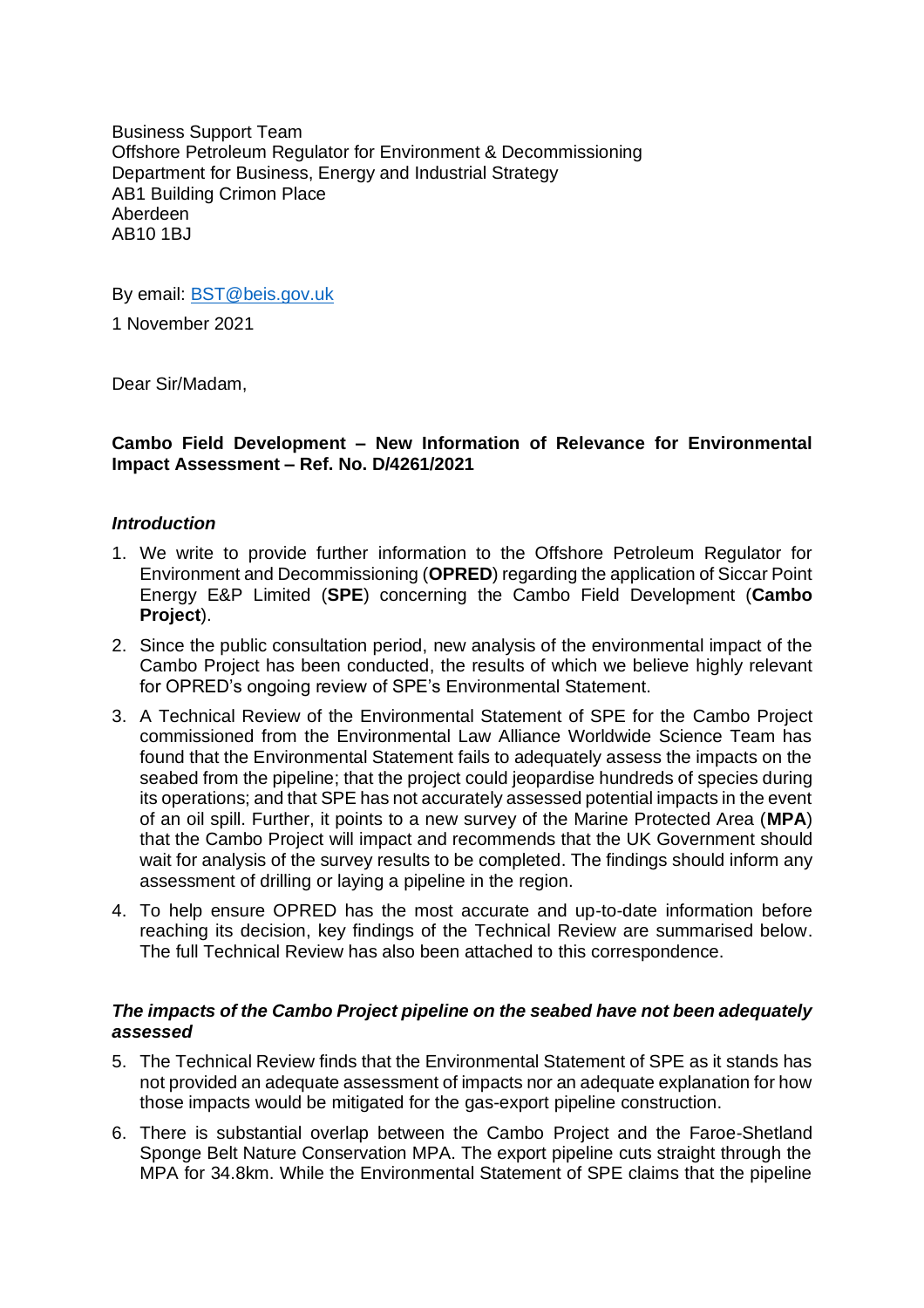will not traverse any significant sponge assemblages, this assessment fails to account for the impacts of laying down the pipeline, the moving currents deep below the water surface that could cause the pipeline to shift, or the fact that myriad benthic species<sup>1</sup> may move into the area once the pipeline is in place and may then be affected by pipeline leaks or spills.

7. In addition to the risk of impacts on specific species, the pipeline placement is likely to affect important habitat features that the MPA is designed to protect, including an area of continental slope that is important for maintaining the health and biodiversity of Scotland's seas.

# *The Cambo Project puts hundreds of ecologically and commercially valuable species at risk*

- 8. The Technical Review finds that the Cambo Project could jeopardise hundreds of species over several decades through normal operations. These impacts are downplayed by the Environmental Statement of SPE.
- 9. Species found in the project area, including deep-sea sponge aggregations and ocean quahogs, are classified as Scottish Priority Marine Features (**PMFs**) and included on the OSPAR List of Threatened and/or Declining Species and Habitats. There are also myriad marine mammal species that are PMFs within or in the vicinity of the proposed development, including Atlantic white-sided, white-beaked and Risso's dolphins, and fin, killer, long-finned pilot and sperm whales, as well as multiple species of seabirds.
- 10. On 17 September 2021 the Joint Nature Conservation Committee (**JNCC**) completed a new survey of the MPA.<sup>2</sup> The UK Government should wait for this analysis to be completed, as it should be included in any assessment of the impact of SPE's proposed activities. SPE has also commissioned a fisheries study for the area that will be critical to the assessment. Given the presence of commercially significant species in the vicinity, such as haddock, the results of that study should be made public.
- 11. The Technical Review also points to inconsistencies in the Environmental Statement of SPE on its proposals for the decommissioning phase of the Cambo Project that reveal a lack of adequate planning.

## *The potentially devastating impacts of an oil spill from the Cambo Project have not been accurately assessed*

- 12. The oil spill modelling conducted by SPE shows that in the event of a spill, oil could reach the coastlines of the Scottish mainland, Shetland Islands, Orkney Islands, Faroe Islands, Norway, and Iceland. It could further harm pelagic and coastal food webs in the surrounding waters, not just of the UK, but of neighbouring countries.
- 13. The Technical Review finds that SPE makes a number of false claims about the likely impacts of an oil spill, including the toxicity of the oil, and impacts on both pelagic and benthic deep-water species, fish, and marine mammal species. SPE's statements are unreferenced and therefore reviewed against current evidence from the impacts of the Deepwater Horizon oil spill in the Gulf of Mexico in 2010. The Cambo Project includes

<sup>1</sup> These species include: sea fans, sponges, sea anemones, stalked hydroid and faunal turf, sea spiders, starfish, burrowing anemones, burrowing hexacorals, sponges, small soft corals and bryozoans.

<sup>&</sup>lt;sup>2</sup> "Farewell from Faroe-Shetland Sponge Belt MPA." 17th September 2021. JNCC Staff James Albrecht. Accessed [11/10/21]: [https://jncc.gov.uk/about-jncc/jncc-blog/tags/1121s.](https://jncc.gov.uk/about-jncc/jncc-blog/tags/1121s)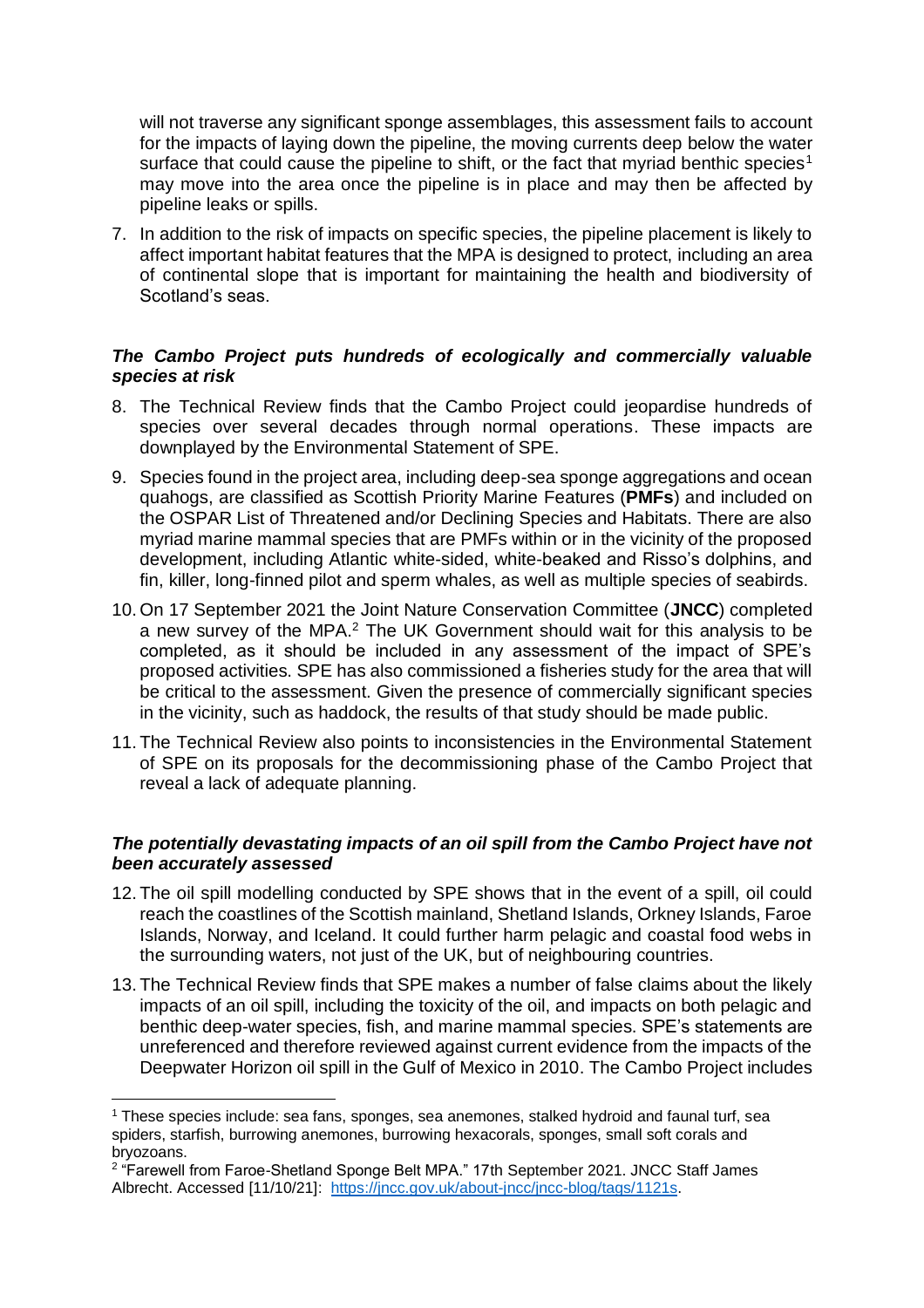some of the deepest wells licensed on the UK continental shelf, with development proposed at depths of 1,050m to 1,100m.

14.Should there be any accident in the 25 years the field is proposed to be in operation, it could prove devastating for many of the invertebrate, fish, marine mammal, and seabird species found in the Cambo Project area.

## *Conclusion*

- 15. We consider the information provided by this Technical Review to be critical for the proper assessment of the impacts of the proposed Cambo Project. It sheds light on a number of the questions the UK Government is already exploring in its preliminary assessment of the Environmental Statement, $3$  as well as raising additional concerns.
- 16. The analysis provides further evidence that consent for the Cambo Project should not be granted.
- 17. We request that OPRED please provide a response confirming whether or not the information provided in this Technical Review will be included as part of its consideration of the Environmental Statement of SPE, and to set out its justification if not.
- 18.Please do not hesitate to contact the signatories for further information on anything contained in this correspondence.

Yours sincerely,

Abigail Entwistle Acting Senior Director, Conservation Science and **Design** Fauna & Flora International

[Abigail.Entwistle@fauna](mailto:Abigail.Entwistle@fauna-flora.org)[flora.org](mailto:Abigail.Entwistle@fauna-flora.org) [www.fauna-flora.org](http://www.fauna-flora.org/)

Charles Clover Executive Director Blue Marine Foundation [charles@bluemarinefoundation.](mailto:charles@bluemarinefoundation.com) [com](mailto:charles@bluemarinefoundation.com) [www.bluemarinefoundation.com](http://www.bluemarinefoundation.com/)

Debbie Tripley Director of Environmental Policy & Advocacy WWF-UK [dtripley@wwf.org.uk](mailto:dtripley@wwf.org.uk) wwf.org.uk

Charles Millar Executive Director Sustainable Inshore Fisheries **Trust** [Charles.Millar@sift.scot](mailto:Charles.Millar@sift.scot) [www.sift.scot](http://www.sift.scot/)

Jenna Hegarty Deputy Director Policy & Advocacy Royal Society for the Protection of Birds [Jenna.Hegarty@rspb.org.uk](mailto:Jenna.Hegarty@rspb.org.uk) [www.rspb.org.uk](http://www.rspb.org.uk/)

Hugo Tagholm Chief Executive Surfers Against Sewage [hugo@sas.org.uk](mailto:hugo@sas.org.uk) [www.sas.org.uk](http://www.sas.org.uk/)

<sup>&</sup>lt;sup>3</sup> See "Request for Further Information", dated 4th August 2021. Accessed [11/10/21]: [https://assets.publishing.service.gov.uk/government/uploads/system/uploads/attachment\\_data/file/10](https://assets.publishing.service.gov.uk/government/uploads/system/uploads/attachment_data/file/1008838/2021.08.04_-_D-4261-2021_-_SPE_-_Cambo_-_REG_12_1__Notice_-_Further_Information_Request.pdf) 08838/2021.08.04 - D-4261-2021 - SPE - Cambo - REG 12 1 Notice -Further\_Information\_Request.pdf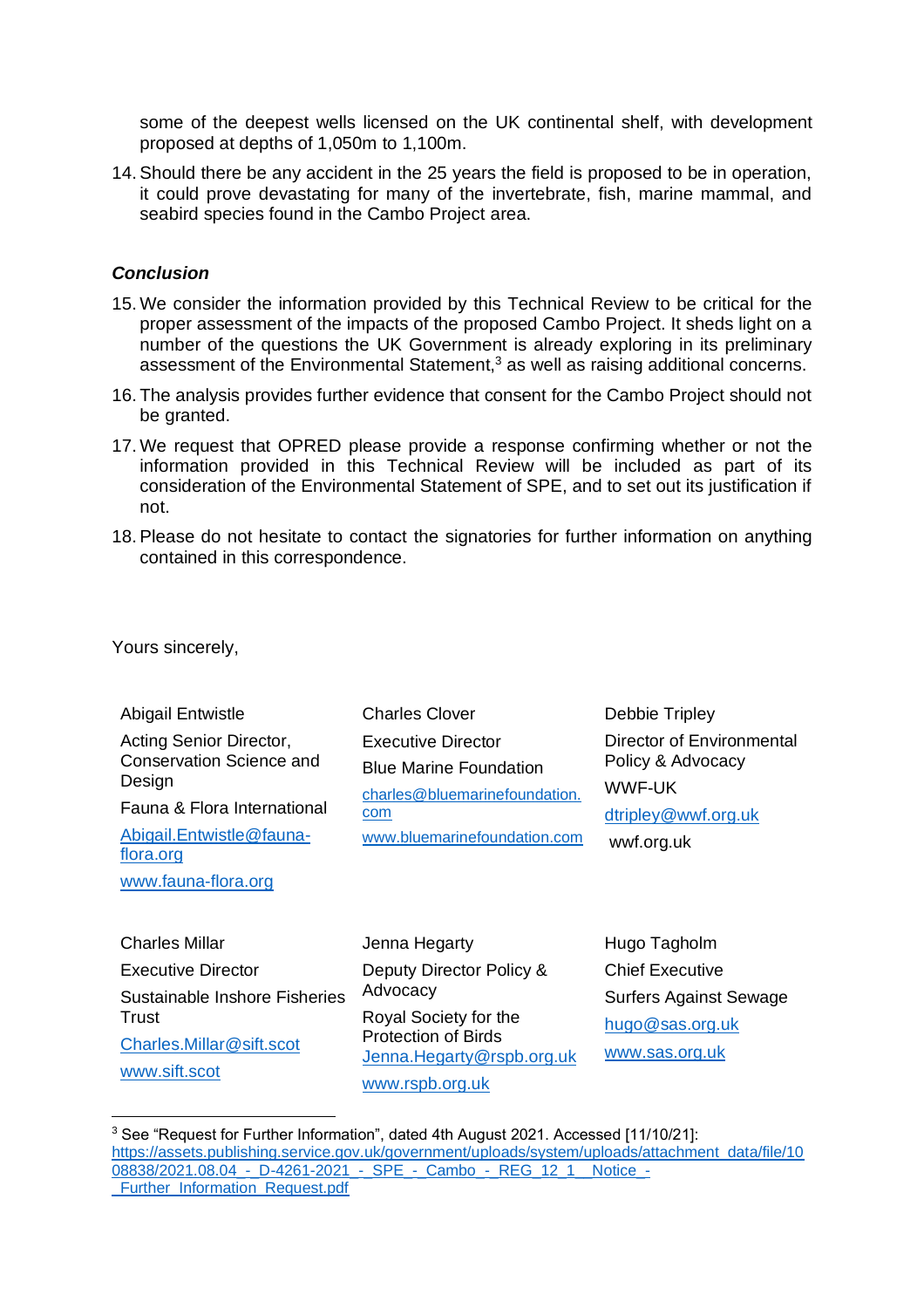Clare Cavers Senior Projects Manager Fidra [clare.cavers@fidra.org.uk](mailto:clare.cavers@fidra.org.uk) [www.fidra.org.uk](http://www.fidra.org.uk/) 

Pascale Moehrle Executive Director Oceana in Europe [Pmoehrle@oceana.org](mailto:Pmoehrle@oceana.org) https://oceana.org

Philip Evans Oil Campaigner Greenpeace UK [philip.evans@greenpeace.org](mailto:philip.evans@greenpeace.org) [www.greenpeace.org.uk](http://www.greenpeace.org.uk/)

Richard Benwell Chief Executive Wildlife and Countryside Link [richard@wcl.org.uk](mailto:richard@wcl.org.uk) [www.wcl.org.uk](http://www.wcl.org.uk/)

Roc Sandford Ocean Rebellion [rocsandford@mac.com](mailto:rocsandford@mac.com)

Samuel Collin Living Seas Manager Scottish Wildlife Trust [scollin@scottishwildlifetrust.org.uk](mailto:scollin@scottishwildlifetrust.org.uk) <https://scottishwildlifetrust.org.uk/>

Sandy Luk Chief Executive Marine Conservation Society [Sandy.Luk@mcsuk.org](mailto:Sandy.Luk@mcsuk.org) [www.mcsuk.org](http://www.mcsuk.org/)

Sonja (Pine) Eisfeld-Pierantonio Policy Officer Whale and Dolphin **Conservation** [sonja.eisfeld@whales.org](mailto:sonja.eisfeld@whales.org) [https://whales.org](https://whales.org/)

Tessa Khan **Director** Uplift [tessa@upliftuk.org](mailto:tessa@upliftuk.org)  <https://upliftuk.org/>

Caroline Rance Climate and Energy **Campaigner** Friends of the Earth Scotland [crance@foe.scot](mailto:crance@foe.scot)  [https://foe.scot](https://foe.scot/) 

### *About the signatories*

- Blue Marine Foundation is a non-governmental organisation with a mission to see at least 30% of the world's ocean under effective protection by 2030 and the other 70% managed in a responsible way.
- Fauna & Flora International is a wildlife conservation organisation with a mission to conserve threatened species and ecosystems worldwide.
- Fidra is a Scottish environmental charity working to reduce plastic waste and chemical pollution in our seas, on our beaches and in the wider environment.
- Friends of the Earth Scotland is an environmental campaigning organisation, working for environmental and climate justice and campaigning for the planet and its people.
- Greenpeace is an independent global campaigning network that acts to change attitudes and behaviour, to protect and conserve the environment and to promote peace.